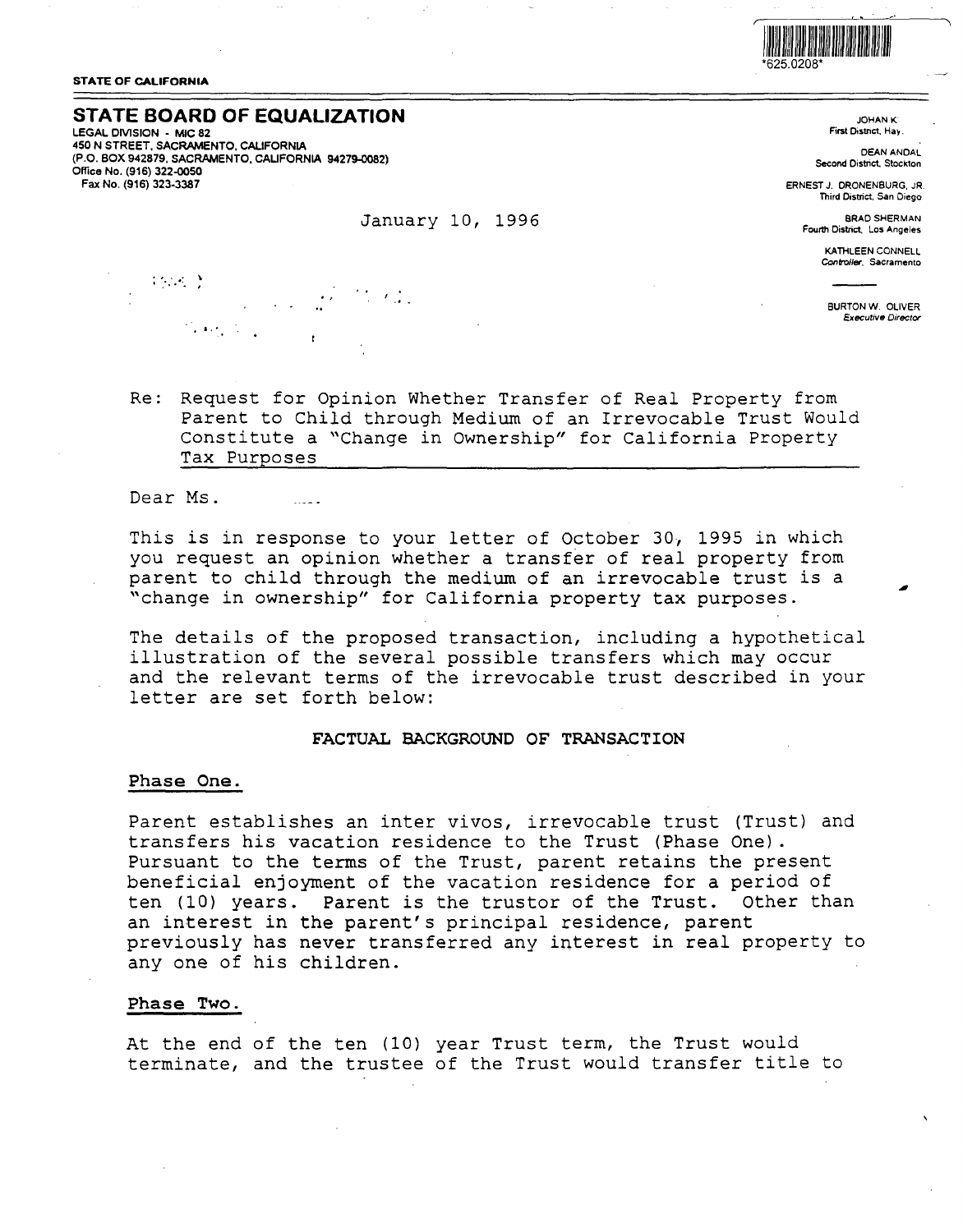the vacation residence outright to parent's child (child was born of the parent), as his sole and separate property (Phase Two); provided, however, child is then the age of twenty-one (21) years or older.

### **Phase Three.**

If at the end of the ten (10) year Trust term, child is under the age of twenty-one (21) years, then the Trust would terminate and the vacation residence would be transferred to a successor irrevocable trust (successor trust), the terms of which are set forth in the original Trust instrument, for the sole benefit of child until child reaches the age of twenty-one (21) years, at which time the successor trust would terminate and the vacation residence would be transferred to child outright as his sole and separate property (Phase Three).

#### **Phase Four.**

If parent dies prior to the expiration of the ten (10) year Trust term, then the Trust would terminate and the vacation residence would be transferred back to parent's estate (phase Four) to be distributed as provided by parent's will (or other testamentary document).

#### **Phase Five.**

At any time prior to the expiration of the ten (10) year Trust term, the trustee may sell the vacation residence to child at its current fair market value (Phase Five), and the proceeds of such a sale would be retained in the Trust until either: (i) the ten (10) year Trust term expires, at which time the sale proceeds are distributed either outright to child if child is twenty-one (21) years or older, or in trust for the sole benefit of child until the child reaches the age of twenty-one (21), at which time the proceeds are distributed outright to child; or (ii) parent dies, at which time the Trust terminates, the sale proceeds are distributed to parent's estate to be distributed pursuant to parent's will (or other testamentary document).

For the reasons discussed below, none of the foregoing proposed transfers up to the first one million dollars (\$1,000,000) of full cash value transferred will constitute a change in ownership, in our opinion, provided child files a timely claim as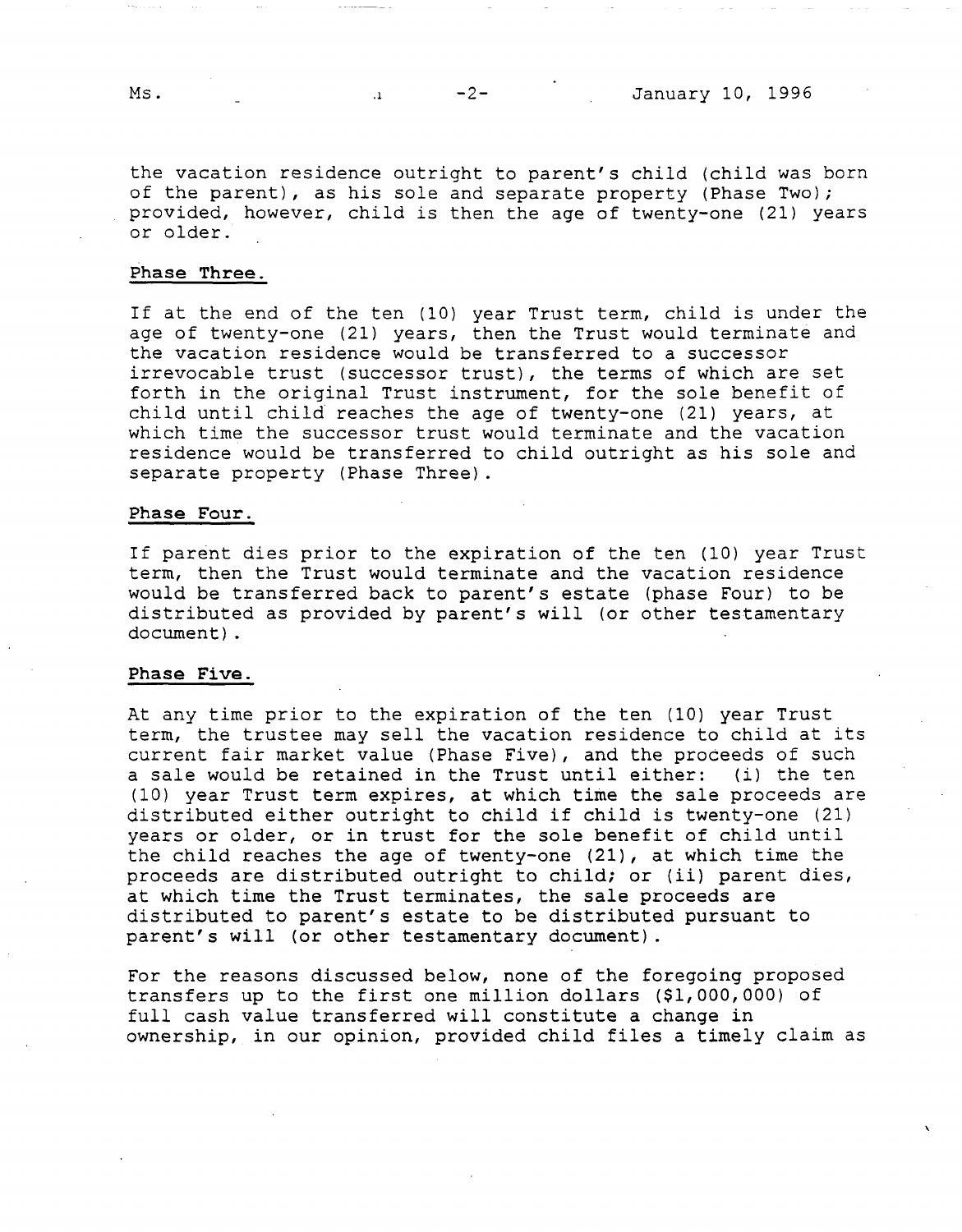required by Revenue and Taxation Code<sup>1</sup> section 63.1 with the assessor.

#### **DISCUSSION**

# **Phase One** - **Pursuant to Section 62, subdivision (d), Transfer by Parent to Trust Would Not Constitute a Change in Ownership Triggering Re-assessment.**

Section 60 defines a "change in ownership" as:

"...a transfer of a present interest in real property, including the beneficial use thereof, the value of which is substantially equal to the value of the fee interest."

Section 62, subdivision (d) provides, in pertinent part:

"Change in ownership shall not include:

"(d) Any transfer by the trustor, or by the truster's spouse, or by both, into a trust for so long as (1) the transferor is the present beneficiary qf the trust, or the (2) the trust is revocable; or any transfer by a trustee of such a trust described in either clause (1) or (2) back to the trustor..."

In the Phase One transfer, parent, as trustor, transfers to the Trust his vacation residence, retaining the sole present beneficial enjoyment of the Trust throughout the entire ten (10) year term of the Trust. The Phase One transfer fits squarely within the section 62, subdivision (d) exclusion from "change in ownership". Therefore, the Phase One transfer would not constitute a change in ownership for California property tax purposes.

**Phase Two.** 

## **Transfer Outright to Child Upon Termination of Trust Would Not Constitute a Change in Ownership (up to the First One Million Dollars**

<sup>&</sup>lt;sup>1</sup> All statutory references are to the Revenue and Taxation Code unless otherwise indicated.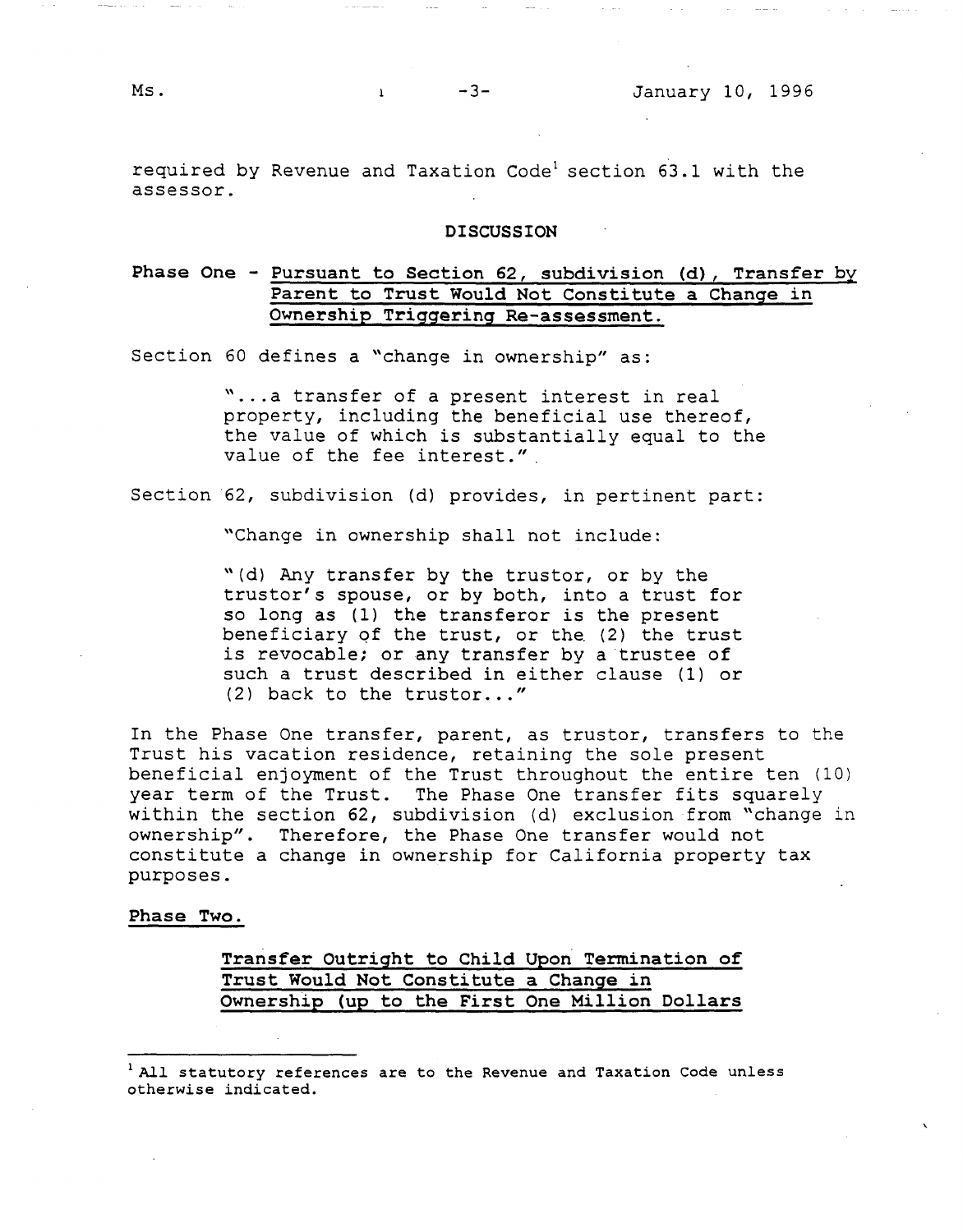£.

# **(\$1,000,000) of Full Cash Value Transferred) If Child Files a Timely Section 63.1 Claim.**

In Phase Two, at the expiration of the ten (10) year Trust term, the Trust would terminate and the vacation residence, including the beneficial use thereof, would be transferred to child as his separate property; provided, however, child is then age twentyone (21) years or older. As discussed below, the Phase Two transfer would constitute a change in ownership unless child files a timely section 63.1 claim. If child files a timely section 63.1 claim, then such a Phase Two transfer (up to the first one million dollars (\$1,000,000) of full cash value transferred) would not constitute a change in ownership for California property tax purposes.

> **Subject to the Provisions of Section 63.1, Pursuant to Section 61, subdivision(f), Transfer to Child Upon Termination of Trust Would Constitute a Change of Ownership.**

Section 61, subdivision (f) provides, in pertinent part:

"Except as otherwise provided in Section 62, a change in ownership as defined in Section 60, includes, but is not limited to:

"(f) Any vesting of the right to possession or enjoyment of a remainder or reversionary interest which occurs upon the termination of a life estate or other similar precedent property interest, except as provided in subdivision (d) of section 62 and in section 63." (Section 62, discussed in part above, is not applicable and section 63 pertains to interspousal transfers.)

In the Phase Two transfer, pursuant to the terms of the Trust, the Trust would terminate after a period of ten (10) years, and child would receive the remainder interest in the vacation residence which includes the present right to beneficial enjoyment of the vacation residence. Therefore, the Phase Two transfer constitutes a change in ownership as described in section 61, subdivision (f).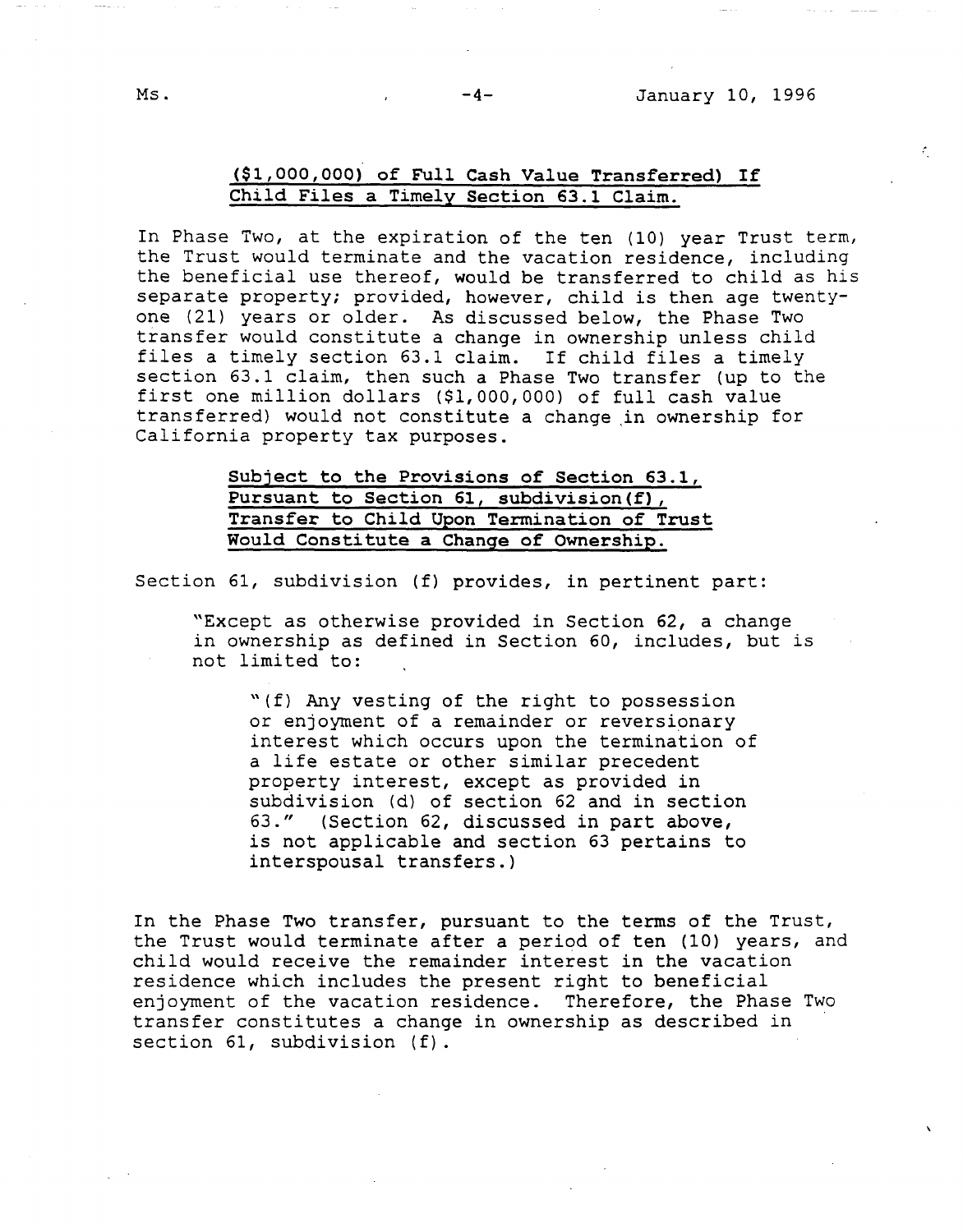**Pursuant to Section 63.1, Transfer to Child Upon Termination of Trust Would Not Constitute a Change in Ownership (up to the First One Million Dollars (\$1,000,000) of Full Cash Value Transferred) If Child Files a Timely Section 63.1 Claim.** 

Section 63.1, subdivision **(a)** provides, in pertinent part:

"Notwithstanding any other provision of this chapter, a change in ownership shall not include ... the following purchases or transfers for which a claim is filed pursuant to this section:

"\* \* \*

"(2) The purchase or transfer of the first one million dollars (\$1,000,000) of full cash value of all other real property of an eligible transferor in the case of a purchase or transfer between parents and their children."

Pursuant to section 63.1, subdivision (c) (2), the term "children" includes any child born of the parent. Pursuant to section 63.1, subdivision (c) (7), the term "transfer" includes "any transfer of the present beneficial **ownership** of property from an eligible transferor to an eligible transferee through the medium of an inter vivos or testamentary trust". Pursuant to sections 63.1, subdivision  $(c)$  (4) and (5), the term "eligible transferor" means a parent or child of an eligible transferee, and the term "eligible transferee" means a parent or child of an eligible transferor.

In the Phase Two transfer, parent is an eligible transferor and child is an eligible transferee (child is born of parent). Child, pursuant to the terms of the Trust, receives the present beneficial interest in the he vacation residence upon termination of the Trust (i.e., child receives the vacation residence "through the medium of an inter vivos trust"). Therefore, the Phase Two transfer falls squarely with the section 63.1, subdivision (a) (2) exclusion from "change in ownership" with respect to the first one million dollars (\$1,000,000) of full cash value of the vacation home. Since parent previously has not transferred any interest in real property (other than an interest in the parent's principal residence) to any of his children (i.e., the full one million dollar exemption is intact), so long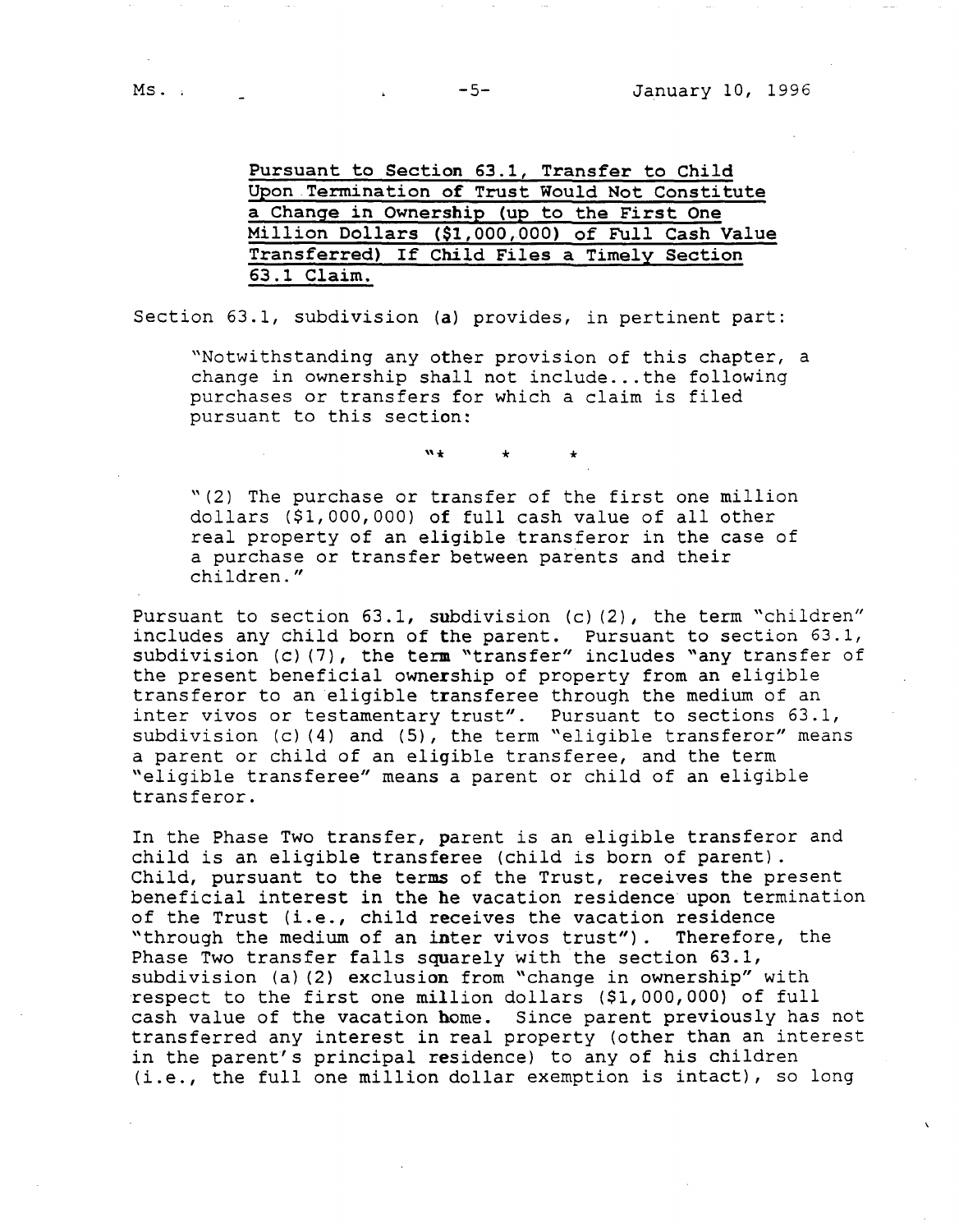as child files a timely claim with the assessor pursuant to the procedures set forth in section 63.1, the Phase Two transfer (up to the first one million dollars (\$1,000,000) of full cash value transferred) would not constitute a change in ownership for California property tax purposes.

**Phase Three:** 

| A Phase Three Transfer to Successor Trust   |  |
|---------------------------------------------|--|
| for Benefit of Child Would Not Constitute a |  |
| Change in Ownership (up to the First One    |  |
| Million Dollars (\$1,000,000) of Full Cash  |  |
| Value Transferred) If Child Files a Timely  |  |
| Section 63.1 Claim.                         |  |

In Phase Three, if at the end of the ten (10) year Trust term, child is then under the age of twenty-one (21) years, then the Trust would terminate, and the vacation residence would be distributed to the successor trust for the sole benefit of child until he attains the age of twenty-one (21) years, at which time the successor trust would terminate and the vacation residence would be distributed outright to child as his sole and separate property. For the reasons discussed above with respect to the Phase Two transfer, such a Phase Three transfer would constitute a change in ownership for California property tax purposes unless child files a timely section 63.1 claim. So long as child files a timely section 63.1 claim, then such a Phase Three transfer would not constitute a change in ownership (up to the first one million dollars (\$1,000,000) of full cash value transferred).

When child attains the age of twenty-one (21) years, the transfer of the vacation residence to child outright by the trustee of the successor trust would not constitute a change in ownership. As indicated above, a change in ownership, as defined by section 60, requires a "transfer of a present interest in real property including the beneficial use thereof...." The transfer of the vacation residence to the child outright by the trustee of the successor trust would not constitute such a transfer and thus would not constitute a change in ownership because the trustee would hold and could transfer only the legal title to the property and child would be the beneficial owner of the property both before and after the transfer. *Allen v. Sutter County Board of Equalization* (1983) 139 Cal.App.2d 887, 890. See also *Parkmerced* Co. *v. San Francisco* (1983) 149 Cal.App.3d 1091, 1094; Property Tax Rule 462.160 (d) (5).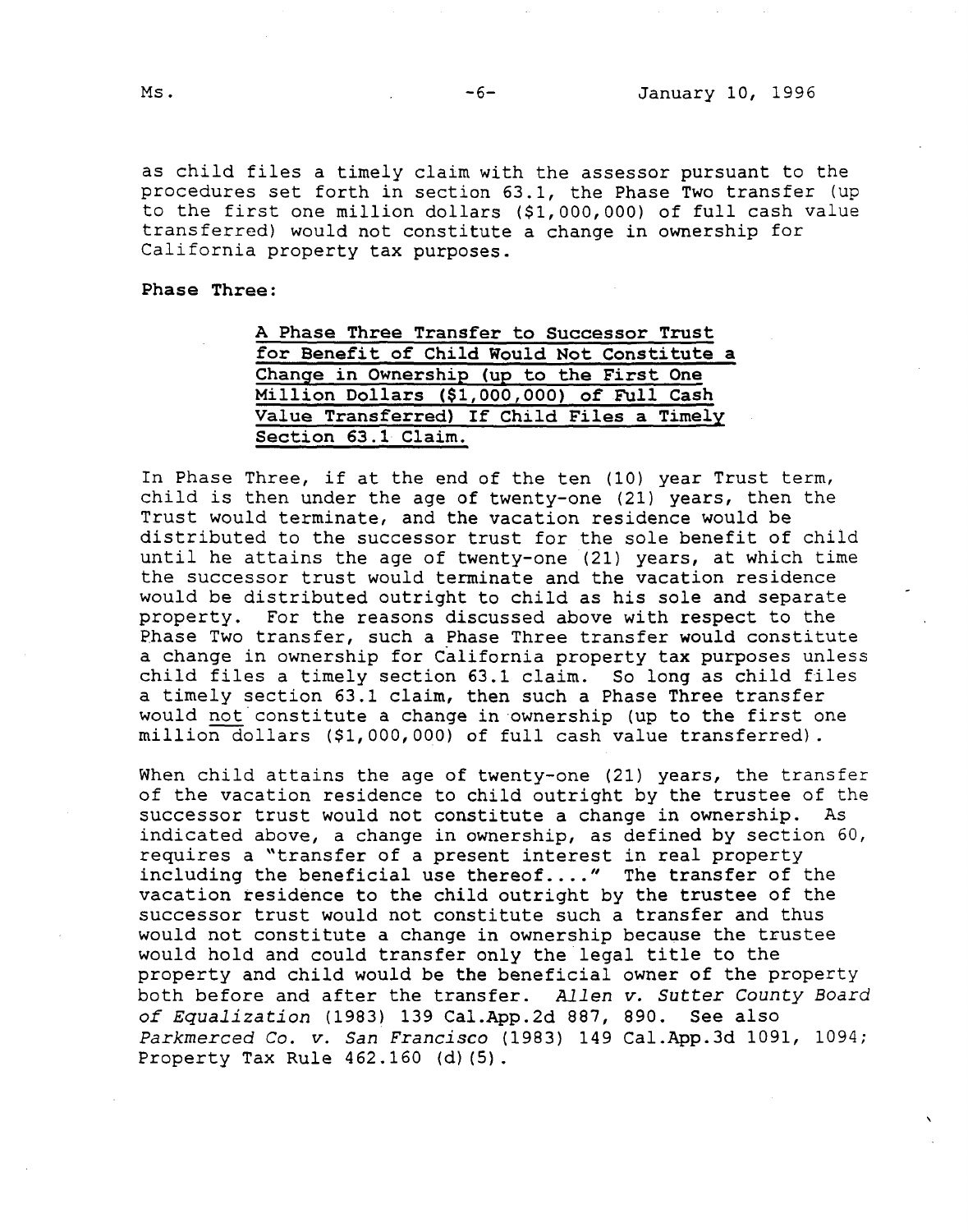**Phase Four:** 

### **Pursuant to Section 60, Transfer from Trust to Parent's Estate Would Not Constitute a**  . **Change in Ownership**

In Phase Four, if parent dies before the end of the ten (10) year trust term, the Trust terminates and the vacation residence is transferred back to parent's estate to be distributed pursuant to the provisions of parent's will (or other testamentary document).

Before parent's death, the Trust beneficiaries held beneficial title or ownership of the vacation residence and the trustee held only the legal title to such property. *Allen v. Sutter County Board of Equalization,* supra, 139 Cal.App.3d 887, 890. On husband's death, present beneficial ownership of the vacation residence would pass to parent's heirs or devisees subject to administration. (Probate Code §7000, 7001.) Unless an exclusion applies to parent's transfer at death, a change in ownership would occur at the time of parent's death. (§60, Property Tax Rule 462.260 (c) .) Since the trustee holds only legal title to the vacation residence, however, a Phase Four transfer to the parent's estate would not constitute a change in ownership for California property tax purposes (§60, 62, subdivision (b), *Parkmerced Co. v. San Francisco* (1983) supra, 149 Cal.App.3d 1091, 1094; Property Tax Rule 462.240 (a)).

**Phase Five:** 

| Transfer from Trust to Child upon Sale Would   |  |
|------------------------------------------------|--|
| Not Constitute a Change of Ownership (up to    |  |
| the First One Million Dollars (\$1,000,000) of |  |
| Full Cash Value Transferred) If Child Files a  |  |
| Timely Section 63.1 Claim.                     |  |

In Phase Five, the trustee may sell the vacation residence at its fair market value to child at any time during the ten (10) year Trust term. As discussed below, in the event the trustee sells the vacation residence to child, such a Phase Five transfer of the vacation residence to the child would not constitute a change in ownership for California property tax purposes (up to the first one million dollars (\$1,000,000) of full cash value transferred), if child files a timely section 63.1 claim with the assessor.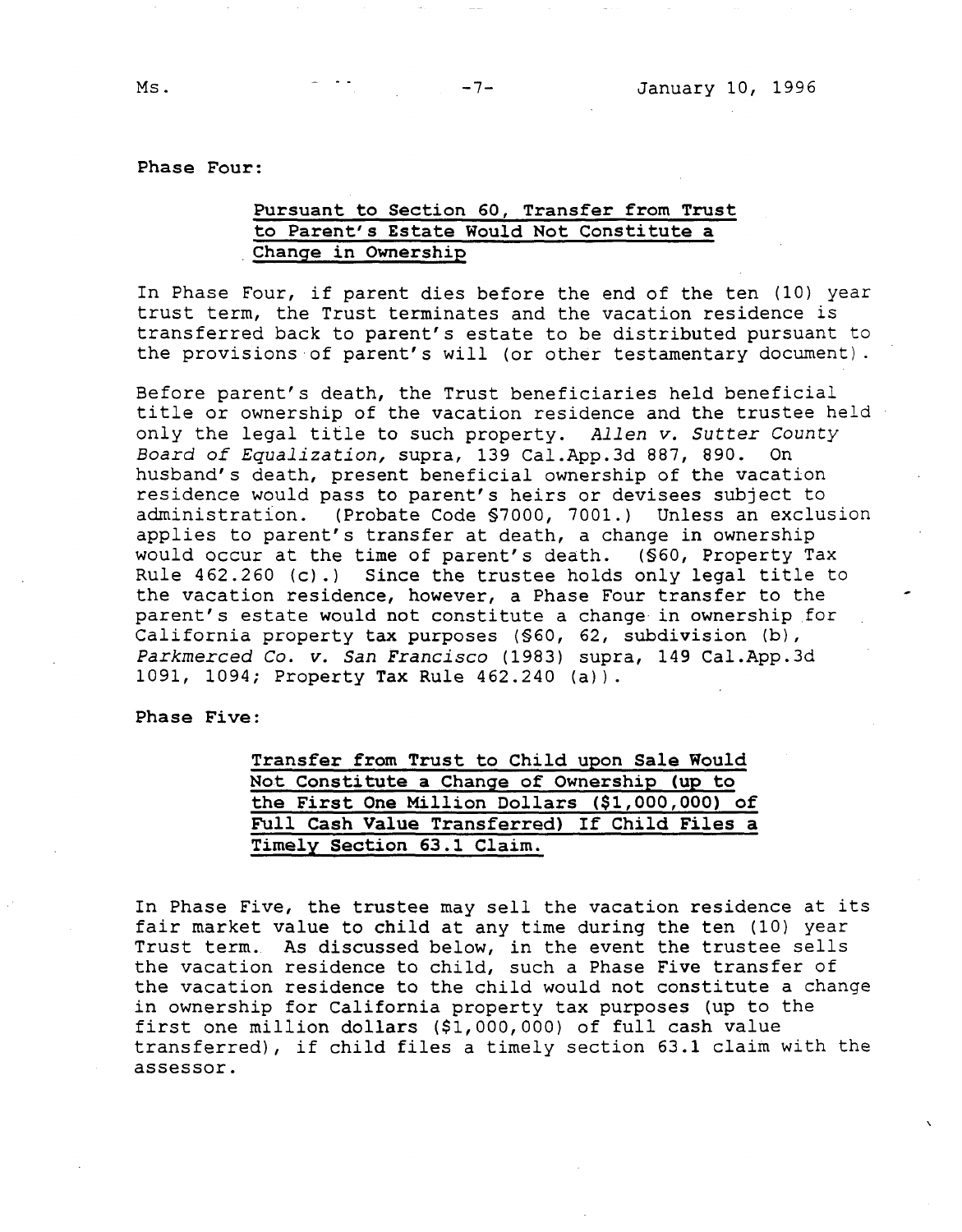# Subject to **the Provisions** of **Section 63.1,**  Pursuant **to Section** 60, **Transfer from Trust**  to Child **Upon** Sale Shall Constitute **a Change in Ownership.**

As stated above, section 60 defines a "change in ownership" as a "transfer of a present interest in real property, including the beneficial interest use thereof, the value of which is substantially equal to the value of the fee interest." In a Phase Five transfer, child purchases from the Trust a one hundred percent (100%) interest in the vacation residence (in fee simple). Therefore, a Phase Five transfer would constitute a change in ownership for California real property tax purposes.

> **Pursuant to Section 63.1, Transfer from Trust to Child Upon Sale Shall Not Constitute a Change in Ownership (up to the First One Million Dollars (\$1,000,000) of Full Cash Value Transferred)** If **Child.Files a Timely Section 63.1 Claim.**

As stated above, section 63.1, subdivision (c) (7) excludes as a change in ownership "any transfer of the present beneficial ownership of property from an eligible transferor to an eligible transferee through the medium of an inter vivos or testamentary trust." Parent is an eligible transferor, and child is an eligible transferee (see discussion under Phase Two). Child is purchasing the vacation residence directly from the Trust under which parent had retained the sole present beneficial interest in the vacation residence. By child purchasing the vacation residence from the Trust, parent's present interest in the vacation residence is terminated, and it is transferred by the sale to child. Therefore, such a Phase Five transfer would fall squarely with the section 63.1 exclusion from change in ownership. So long as child files a timely claim with the assessor pursuant to the procedures set forth in section 63.1, such a Phase Five transfer (up to the first one million dollars (\$1,000,000) of full cash value transferred) would not constitute a change in ownership for California property tax purposes.

The views expressed in this letter are, of course, only advisory in nature. They are not binding upon the assessor of any county. You may wish to consult the appropriate assessor in order to confirm that the described property will be assessed in a manner consistent with the conclusions stated above.